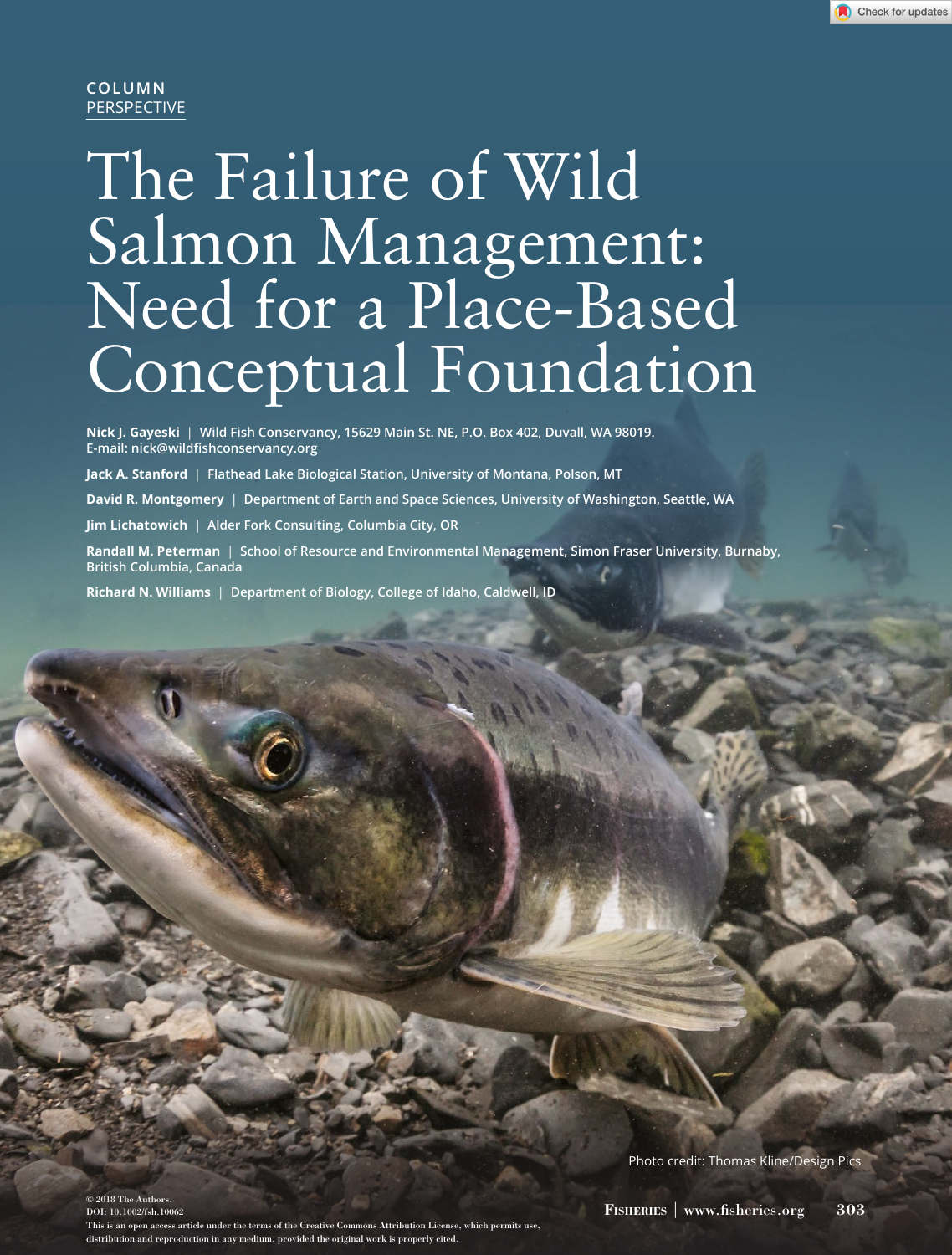Salmon management has generally failed to rebuild depressed wild salmon populations or to manage many of them sustainably, despite a broad and growing scientific understanding of salmon ecology. We argue that to correct this failure, management policies and practices related to salmon need to become place-based. Key changes in management practices required to achieve place-based management include requiring that fishing occur closer to rivers of origin where particular populations can be identified with high precision, requiring that fishing gear be capable of releasing (with very low postrelease mortality) nontarget species and populations, and managing harvest to ensure that spawning escapements in most years exceed levels that would produce maximum sustainable yield. The scientific basis in support of place-based salmon management is clear, but implementing the required changes presents serious challenges that must be faced if the diversity and abundance of wild salmon are to be restored and if the world's wild salmon populations are to effectively cope with environmental changes imposed by climate change and continuing habitat degradation. Lessons from locations where management practices are based on a place-based conceptual foundation show how to successfully rebuild or maintain productive wild salmon populations.

Salmon management has generally failed to rebuild depressed wild salmon populations or to manage many of them sustainably despite a broad and growing scientific understanding of salmon ecology (e.g., Price et al. 2017). We argue that this failure is due to management policies and practices that are based on a flawed conceptual foundation that is incompatible with the current understanding of the diversity and complexity of salmon life history, population structure, and the locally adapted character of wild salmon. Lichatowich and Williams (2009:1011) characterized a conceptual foundation for fisheries management as

"the set of principles, assumptions, and beliefs about how ecosystem processes influence or control fish productivity. A robust conceptual foundation therefore determines what problems (e.g., limitations on production) are identified, what information is collected, and how it is interpreted, and as a result, establishes the range of appropriate solutions."

A conceptual framework also broadly determines where the burden of proof lies when developing fishery management plans (Peterman 1990; Dayton 1998; Charles 2002; Gerrodette et al. 2002). Burden of proof in this context would identify what harm could result from a contemplated action and which party—the party proposing the action or the party opposing it—must demonstrate that the potential harm is or is not likely to occur. In contrast to the current widely used conceptual foundation, we describe an alternative that is firmly grounded in the current science of salmon ecology and that we refer to as "place-based." Alternative, place-based management policies and practices account for the complexity and local adaptation of wild salmon and require that we change where we fish, how many fish we catch, and how fish are produced in ways that run counter to current practices in many locations.

### **THE WILD SALMON CRISIS AND THE NEED FOR PLACE-BASED MANAGEMENT**

Numerous wild Atlantic Salmon *Salmo salar* and Pacific salmon *Oncorhynchus* spp. populations are seriously depressed or declining relative to their historical abundances and current habitat capacities, despite often-stated public concern and billions of dollars spent to conserve and enhance wild populations (Montgomery 2003). This is a problem affecting most salmon regions of the globe. On the U.S. Pacific coast, 28 of 52 population aggregates have been managed for up to three decades under the Endangered Species Act, but none has recovered enough to be delisted (NMFS 2017). Many populations in British Columbia remain depressed after conservation

and recovery actions (Price et al. 2017). In Korea, wild salmon no longer exist, and only a handful of small wild populations remain in northern Japan. Many of Norway's iconic wild salmon populations have radically declined since the mid-20th century, and the majority of populations in the British Isles and the European mainland are at all-time lows. The majority of Atlantic Salmon populations in North America and the Northeast Atlantic are either threatened with extinction or persist at low levels of abundance (NASCO 2016; Forseth et al. 2017). Overall, there are only a few exceptions to declining salmon abundance (e.g., some wild Pacific salmon populations in Alaska and the Russian Far East, particularly Kamchatka, and some wild Atlantic Salmon populations in northern Finland).

Somewhat paradoxically, substantial declines in wild salmon abundance and productivity have occurred coincident with a steady growth in scientific knowledge of the complexities of the life histories, ecology, and population genetics of wild salmon. A wide array of advanced tools for empirically estimating productivity and population trends, including detailed accountings of genetic structure, is now available on which to base risk-averse policies and management decisions (e.g., Lukacs and Burnham 2005; Pestal et al. 2012; Steele et al. 2013). Nonetheless, wild salmon generally are not being managed sustainably for use by commercial harvesters, indigenous people, and sport fishers, despite the efforts of tens of thousands of salmon scientists, managers, conservationists, and advocates worldwide.

The fundamental problem in many locations is that salmon management policies and practices have evolved in conflict with the current scientific knowledge of wild salmon, which recognizes that each specific population is uniquely adapted to its natal environment. The strong homing behavior of wild salmon results in the evolution of life histories that create and reflect a strong attachment to place—the spawning, rearing, and migratory habitats to which successful salmon populations must adapt. The attachment of wild salmon to particular places is evidenced most prominently by their locally adapted character (Taylor 1991; Eliason et al. 2011; Salvolainen et al. 2013) but extends more deeply to include the web of ecological relationships between wild salmon and other members of the biological community that interact with salmon, including humans (Lichatowich 2013). Under the place-based conceptual foundation, the burden is placed on those proposing a specific fishery management action to demonstrate (with sufficiently high probability) that the action assures that spawner escapement goals will be met and the associated ecosystem services provided by the exploited population(s) will not be impaired. The place-based nature of wild salmon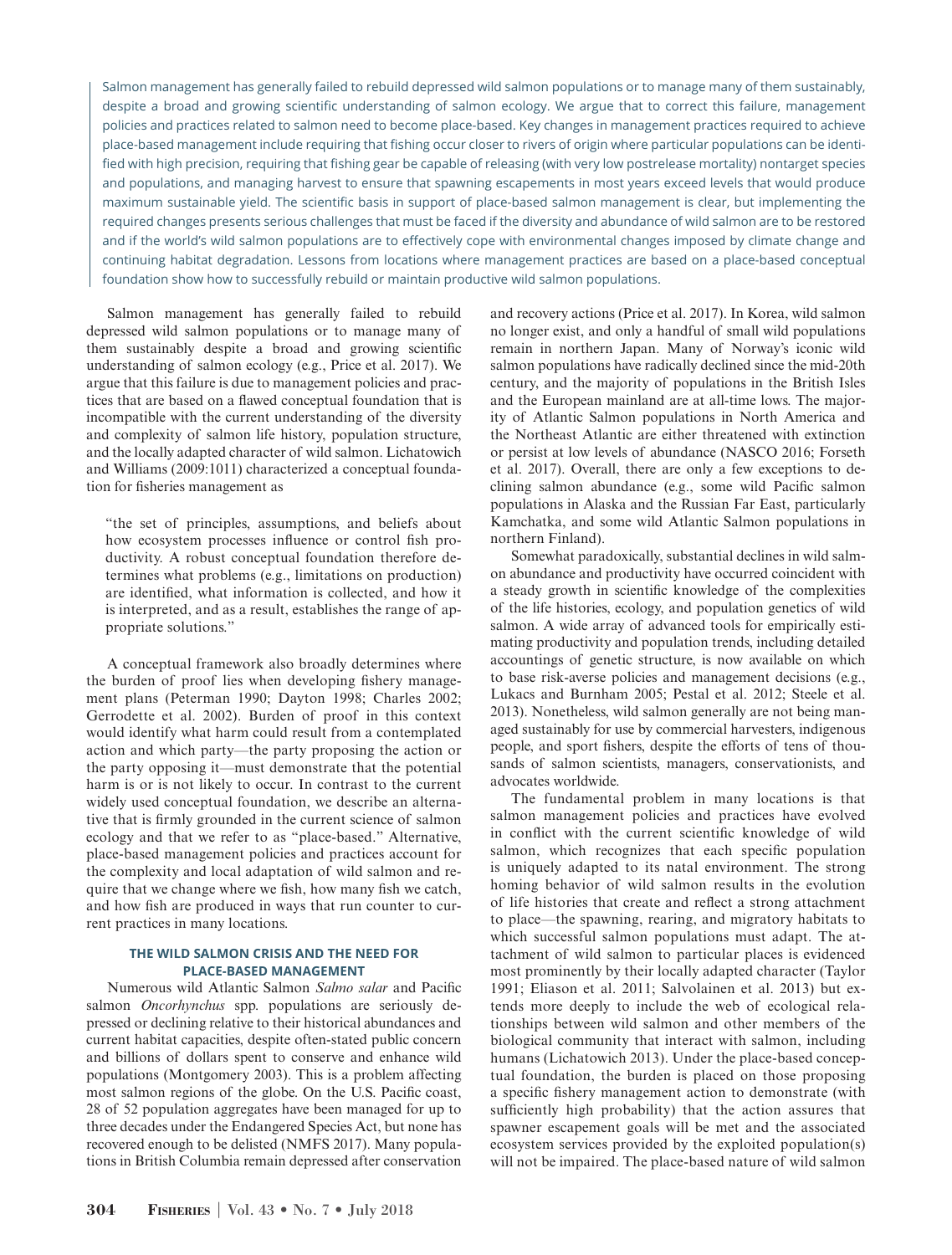has not been uniformly recognized or incorporated into management policies and actions that are designed to conserve or enhance wild salmon.

In contrast to the place-based character of salmon, the current widely used conceptual foundation is based upon an industrial, agricultural model that emphasizes intensive technological intervention in the natural life cycle of salmon in place of reliance on the inherent productivity of wild salmon in intact, functioning ecosystems. At its heart, this current conceptual foundation of many salmon management practices assumes that salmon runs can be effectively managed independently of one another and that human-induced losses of production capacity can be mitigated by actions to increase the number of smolts that reach the ocean, predominately by using artificial production of salmon in hatcheries. Although an extremely small number of hatchery fish may make it back to the hatchery of origin as adults (because of high mortality owing to poor competitive ability and environmental maladaptation resulting from being raised in hatcheries), these artificially produced fish have also lost connection with their wild or natural places of origin. Indeed, the current salmon management paradigm in the U.S. Pacific Northwest is driven by policies that assume wild salmon can be sustained in the presence of mixed-population fisheries in the ocean and that hatcheries and freshwater habitat enhancements can sufficiently mitigate losses of wild populations (Williams 2006). However, a robust body of salmon science strongly suggests that losses of wild populations will not be curtailed—let alone reversed—by these policies; a change in the conceptual foundation governing salmon management is needed (Lichatowich et al. 2017).

Some management policies do recognize the importance of locally adapted salmon populations (e.g., Canada's Wild Salmon Policy: DFO 2005; Norway's Nature Diversity Act of 2009: Forseth et al. 2013; Vøllestad et al. 2014), but such policies are often not fully implemented (Hutchings et al. 2012; Price et al. 2017). Additionally, a significant part of the problem can be attributed to the failure of management councils and agencies to follow scientists' recommendations to adopt precautionary policies (FAO 1995) that account for uncertainties involved in salmon harvest management. In many places, salmon management operates under a flawed conceptual foundation (Williams et al. 1999; Lichatowich and Williams 2009) that sets where we fish for salmon, how we decide how many to catch, and what we rely on to produce them (intact habitat in rivers and streams, or hatcheries) in ways that are at odds with what we know about salmon ecology.

We suggest that managers of wild salmon populations need to more rigorously choose actions that reflect the locally adapted, place-based character of wild salmon populations and adopt and adhere to targets for performance measures that reflect a place-based management regime (Box 1). Healthy wild populations reflect the evolution of life history complexity, especially diversity of age at maturity, as a hedge against environmental variation that occurs in their freshwater and marine habitats. One key characteristic of wild salmon is their high yet imperfect degree of homing fidelity to the rivers, streams, and within-stream locations of their birth. This characteristic allows for fine-scaled, local adaptations to their freshwater environments, resulting in high levels of genetic diversity both within and between populations (Lichatowich 2013).

Imperfect homing results in low background levels of straying that enable salmon to colonize newly available habitat. Straying gives new genotypes the opportunity to invade

#### **BOX 1**

**WILD SALMON ECOSYSTEM VITAL SIGNS (I.E., TARGETS FOR PERFORMANCE MEASURES THAT REFLECT A PLACE-BASED MANAGEMENT REGIME). THESE MEASURES OF PERFORMANCE APPLY AT THE POPULATION OR POPULATION PORTFOLIO LEVEL OF ORGANIZATION (AS DETAILED BY LICHATOWICH ET AL. 2017).**

- Sustained abundance (and size at maturity) of spawners to all spawning habitats in numbers that provide a biologically conservative state that takes into account environmental variation.
- Sustained habitat-specific density and growth of juveniles.
- High habitat connectivity and productivity in freshwater, estuarine, and ocean habitats.
- Natural or normative<sup>a</sup> seasonal flow patterns.
- Natural or normative seasonal temperature patterns.
- Productive and biodiverse food webs with strong riparian linkages and sustained inputs of marine-derived nutrients (i.e., salmon carcasses naturally deposited after spawning).
- High salmonid biodiversity (diverse life histories/ portfolios).
- Natural or normative water chemistry (minimal pollution).
- No cultured stock escapements, introductions, or supplementations.

a"Normative" refers to amounts or patterns that are reasonably close to natural or historic attributes of salmon habitats (see Stanford et al. 1996); this is an especially important consideration given the certainty of climate warming in most salmon rivers.

nearby populations (Bett et al. 2017), and depending on the abundance of that invaded population, may thereby help to maintain genetic diversity of local populations and enable them to adapt to different habitats within natal river systems. The resulting local adaptations mean that wild salmon must be managed as portfolios of local subpopulations with sufficient spawners in each to drive and maintain the high levels of genetic diversity and adaptive capacity that are essential if salmon populations are to thrive in the dynamic and complex environments in which they have evolved (Verspoor et al. 2007). For example, the huge and sustained runs of wild Sockeye Salmon *O. nerka* in Bristol Bay, Alaska, function as (and are managed as) an interactive portfolio of locally adapted populations. Large Sockeye Salmon runs into one part of that system have compensated for other runs that have been reduced by either harvesting (commercial or subsistence) or environmental variation during their life histories (Schindler et al. 2010). The key is to recognize and manage individual populations in the portfolio conservatively so that an appropriate abundance of spawners reaches the spawning grounds every year (Schindler et al. 2010).

The failure to implement a place-based conceptual foundation has contributed significantly to producing and maintaining the current depressed condition of many wild salmon populations. This failure arose from three sources. First, too often, emphasis has been placed on maximizing harvests from large, mixed-population stock aggregates in marine environments, which severely pressures the weak (i.e., smaller or lessproductive) populations. Second, estimates of sustainable harvest rates are often based on maximum sustainable yield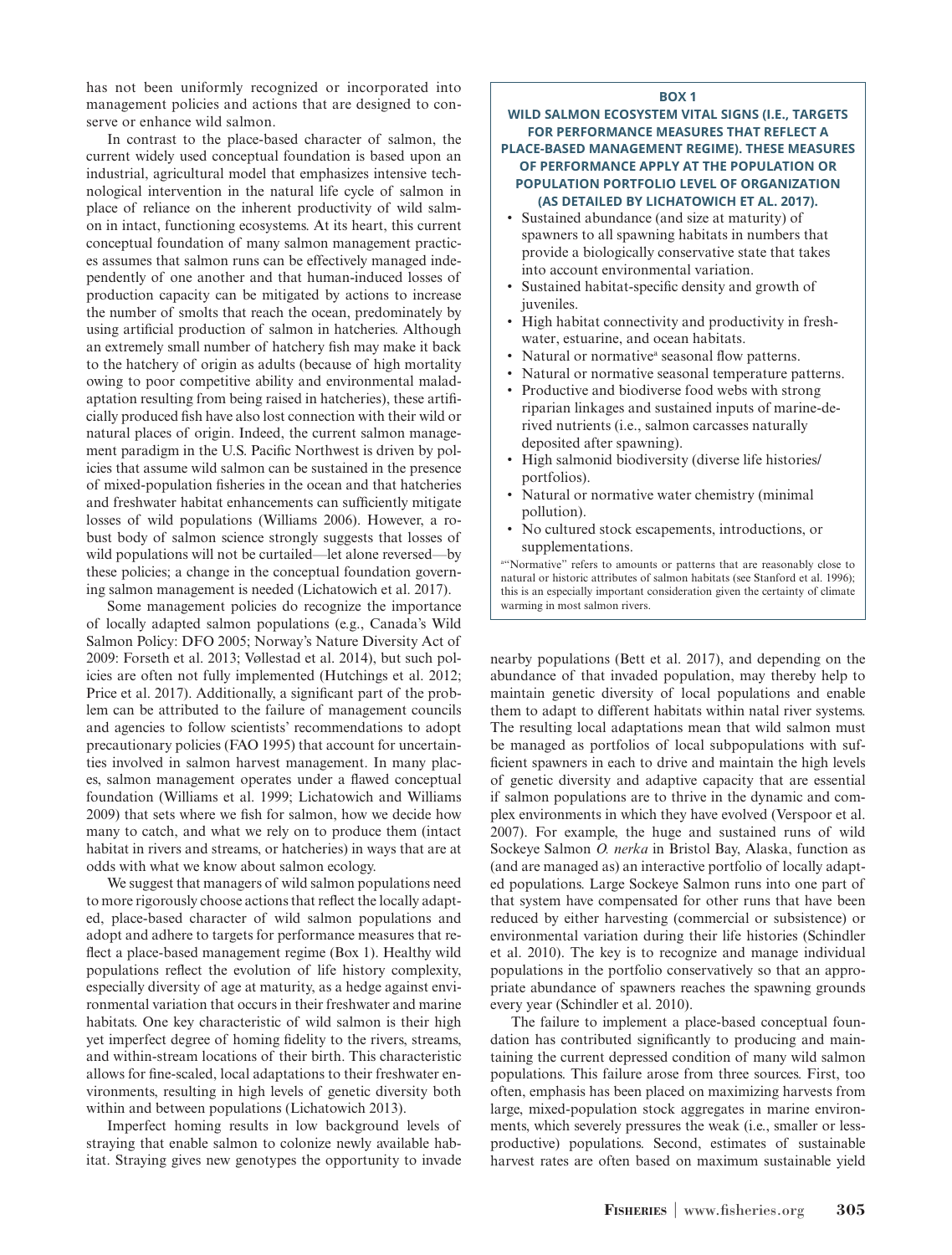(MSY), which assumes a relatively static environment, ignores uncertainties in estimation of population characteristics (such as productivity) and implementation of harvest regimes, and neglects the evolutionary response of salmon populations to harvest mortality (Enberg et al. 2009; Hutchings 2009; Kendall et al. 2009; Okomoto et al. 2009; Bromaghin et al. 2011). Third, there is a mistaken belief that large-scale hatchery production will enhance harvests and also lead to recovery of depressed wild stocks regardless of the extent of habitat degradation (Bottom 1997; Venditti et al. 2017).

To date, large-scale, marine mixed-stock commercial salmon fisheries have predominated in both Pacific and Atlantic fishing areas. Advances in boats and gear have allowed fishing across huge areas of the ocean and created the ability to completely clog estuaries and river mouths (Lichatowich 1999; Hooton 2011). As a result, entire populations have been extirpated or substantially depressed in one or a few fishing seasons. Currently, mixed-stock fisheries in the lower reaches of large rivers can also depress both target and nontarget salmon species and populations, leading to shortened seasons or closures (Walters et al. 2008). Harvest rates and spawning escapement goals based on MSY result in knife-edge management in which target harvest rates are frequently exceeded, and spawning escapement goals are therefore regularly missed because of high uncertainty and/or poor data with which to estimate stock dynamics.

Salmon hatcheries are not a solution because they create additional problems. For instance, large-scale hatcheries that utilize monocultural generic broodstocks allow salmon managers to postpone directly addressing the loss of freshwater and estuarine habitat due to dams, reservoirs, revetments, and water extractions (Lichatowich 1999). Salmon hatcheries also subsidize the growing commercial mixed-stock fisheries at the cost of ignoring the diversity and locally adapted character of the salmon (Lichatowich 1999). Stray or surplus hatchery fish interbreed with wild fish, reducing fitness (productivity) of the wild populations, even in one generation (Christie et al. 2014; see also Hatchery Scientific Review Group 2009:29–32). Though rarely quantified, the return on investment of hatcheries is stark in economic terms. For example, the roughly US\$400 million in public funds spent annually on some 177 hatchery programs in the U.S. Columbia River basin (NMFS 2014) return far less than 1% per dollar invested, as measured in terms of the numbers and value of adult fish returning to the target areas (The Research Group 2008). The record for in-river habitat enhancements is no better (Bernhardt et al. 2005).

#### **FEATURES OF PLACE-BASED MANAGEMENT**

Salmon management policies and actions that are placebased and founded on the current understanding of salmon science would look quite different from what occurs today in many regions. Place-based management requires a different set of performance metrics than are used in the current commodity-based conceptual foundation (Lichatowich et al. 2017). The current conceptual foundation emphasizes metrics related primarily to harvest and artificial production, including harvest by species and hatchery performance (number of smolts released, hatchery returns, escapement to meet broodstock needs, etc.). In contrast, indicators relevant to place-based management would include population-level and habitat performance measures, such as genetic diversity, life history diversity (and the re-emergence of lost life history

patterns), spawning and egg escapements to specific rivers or watersheds, habitat connectedness, and natural seasonal flow and temperature patterns (Box 1). Canada's Wild Salmon Policy (DFO 2005) and the wild salmon management policies of Norway's Nature Diversity Act (Forseth et al. 2013; Vøllestad et al. 2014) are examples of broad, overarching policy frameworks that are relatively consistent with this new conceptual foundation (Boxes 2, 3).

Implementation of place-based salmon management would require emphasis on at least three activities for each local salmon population. First, documentation of population structure (genetic and life history diversity) would help (to the extent possible) tune the spatial scale of the fishery to the spatial scale at which the target population reproduces (affecting where we fish). Second, the use of on-site and remote sensing tools in conjunction with advanced population models would contribute to robust estimates of potential production per unit habitat for all fished populations (guiding choices of how many fish we harvest). Third, management for robust annual spawning escapements and associated levels of egg deposition by wild salmon that are greater than MSY point estimates will increase the probability of maintaining the life history diversity and adaptive capacities of each wild population affected by fishery interceptions (influencing what we rely on to produce the fish and how we determine how many to harvest). All three types of action recognize and reflect the place-based character of salmon populations.

To recover and sustainably manage currently depressed wild salmon populations, we need to fish as close as practical

#### **BOX 2**

## **A SUBSET OF FEATURES OF CANADA'S WILD SALMON POLICY. QUOTES ARE DRAWN FROM THE DEPARTMENT OF FISHERIES AND OCEANS CANADA (DFO 2005).**

Among other things, Canada's Wild Salmon Policy (WSP) is intended to provide guiding principles to inform management decisions that will help meet various goals and objectives. For instance, the overarching "goal of the WSP is to restore and maintain healthy and diverse salmon populations and their habitats for the benefit and enjoyment of the people of Canada in perpetuity." The following three objectives combine to meet that goal. The first objective is to safeguard the genetic diversity of wild Pacific salmon through protection of conservation units (CUs): "A CU is a group of wild salmon sufficiently isolated from other groups that, if extirpated[,] is very unlikely to recolonize naturally within an acceptable timeframe, such as a human lifetime or a specified number of salmon generations." Thus, "persistence of salmon within the CU, and its associated production, demand responsible management of its population structure and habitats, as well as the ability of fish to move among habitat areas (connectivity)." The second objective of Canada's WSP is to maintain habitat and ecosystem integrity through "a cooperative and collaborative approach among the various levels of government so that land and water use activities and decisions better support the needs of salmon." The third objective is to manage fisheries for sustainable benefits for "First Nations, harvesters, environmental groups, and community interests in the resource." As noted earlier, full implementation of all elements of such policies is required to produce the desired benefits.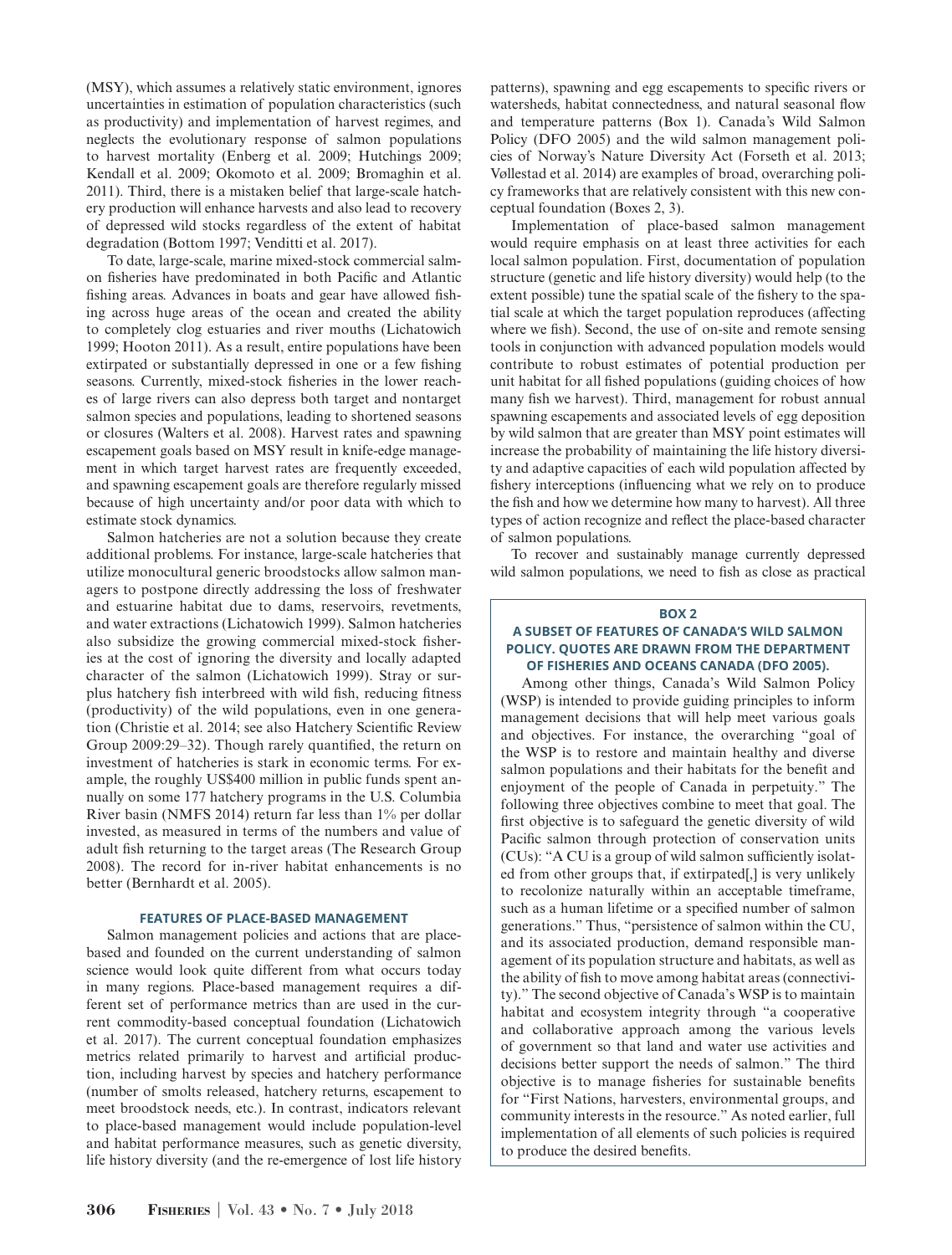#### **BOX 3**

## **KEY FEATURES OF NORWAY'S WILD SALMON MANAGE-MENT PURSUANT TO THE NATURE DIVERSITY ACT (2009).**

Wild salmon management in Norway is based on the establishment of conservation limits and targets for each of 439 known individual populations. Conservation limits are estimated from stock-specific data or extrapolated from the former to populations with similar riverine habitat conditions. Limits are determined by a group of scientists from research institutions in Norway and are reviewed by local-country government fisheries managers. Limits are quantified as the egg deposition needed to achieve maximum smolt recruitment, are translated into adult female spawner escapement levels based on age structure and the average eggs per female per age, and are expressed as numbers of eggs per square meter of adult spawner-accessible river habitat. "The main purpose for implementing management according to conservation limits was to ensure average maximum recruitment in all Norwegian populations" (Forseth et al. 2013). The management targets for each population are defined as attainment of the conservation limits in 3 out of 4 years. Importantly, harvest is managed to attain conservation limits regardless of smolt-to-adult survival (which has been at historic lows for most of the past decade or longer). Harvest is restricted or closed entirely when adult escapement is estimated to be below the levels required to attain the egg deposition targets. The employment of independent research scientists with the authority to establish scientifically credible, data-driven estimates of conservation limits is a key feature of this approach.

to the rivers of origin of the target populations (e.g., the Bristol Bay Sockeye Salmon fishery; the Cook Inlet [Alaska] set-gillnet fishery for Sockeye Salmon; the First Nation Sockeye Salmon fishery in Babine Lake, British Columbia; many North American Atlantic Salmon fisheries; and the in-river fishery in Finland's Teno River; ICES 2007; Vaha et al. 2008). We also need to employ selective fishing methods and gear that are capable of releasing non-target individuals with no or very low postrelease mortality (e.g., the cooperative Lummi Island Wild reef-net fishery: Lummi Island Wild 2017; and pound nets [fish traps]) and to manage salmon populations so as to ensure annual spawning escapements greater than MSY point estimates. Where this approach has been applied, rapid recovery of substantially depressed runs has occurred, as exemplified in the USA (Okanagan River Sockeye Salmon; McMillan 2013), Cascapedia River (Quebec, Canada) salmon (Mark Anton, Cascapedia River Society, personal communication), several Irish rivers (O'Maoileidigh et al. 2004), and Finland (Teno River; Venditti et al. 2007; NASCO 2014). Recent implementation of place-based management of the harvest of locally adapted populations in Norway exhibits promising results (Forseth et al. 2013). In general, Atlantic Salmon management rangewide over the past 20 years has largely moved away from (or never implemented) in-river hatchery production and has considerably reduced open-ocean and nearshore mixed-stock fisheries that encounter multiple independent populations. However, the legacy of previous management practices, such as high harvest rates, has likely delayed—if not prevented—the recovery of those wild Atlantic Salmon populations, the majority of which remain depressed and of conservation concern (Gibson et al. 2006; NASCO 2016). Moreover, widespread

culturing of Atlantic Salmon in estuarine net pens is especially problematic owing to diseases and escapements that impact wild populations (Glover et al. 2012; Karlsson et al. 2016; Forseth et al. 2017). This problem is paramount in the USA and British Columbia (Morton and Volpe 2002; Fisher et al. 2013).

#### **RECOMMENDATION**

The current conceptual foundation guiding salmon management is responding to an overarching policy that emphasizes the production of commoditized salmon in support of commercial, tribal, and sport fisheries (Lichatowich et al. 2017). To put wild salmon on the path to recovery using the latest scientific knowledge, a policy of commodity production cannot remain the major focus of management programs. We recommend an alternative overarching policy that gives managers a statutory mandate to shift their attention to the ecological underpinnings that sustain wild salmon. That alternative policy is based on an ancient legal tradition called the public trust doctrine. Wild Pacific salmon are a prime candidate for protection and restoration under that doctrine. The doctrine obligates the trustees—the management agencies—to act prudently and restore damaged parts of the trust (Wood 2014). To ensure that the trust responsibility as an overarching policy is implemented, it should be added to existing statutes governing the management agency's operations. In meeting this trust responsibility, the government agencies acting as trustees must let future generations experience, to the extent possible, wild salmon in their natural setting and not as the impoverished remains of our current approach to management and recovery. In essence, broad, overarching salmon management policies should be developed that are based on and continuously updated by the latest scientific knowledge about the population dynamics of salmon, changes in their habitats, and harvesting processes.

Change is urgently needed because wild salmon populations in very productive rivers, such as those in Iceland, Kamchatka, Russia's Kola peninsula, and Alaska's Bristol Bay, among a few others, remain robust but can be quickly compromised by conventional policy and management approaches, such as the use of hatcheries, driven by the current conceptual foundation. Climate warming and densitydependent competition for food in the ocean between wild and hatchery salmon are also sources of pressure on wild salmon that require more thorough consideration by salmon managers (Ruggerone et al. 2010). Historical precedents, our professional experience, and current scientific understanding of salmon ecology all lead us to forecast that the recovery of wild salmonids and their ecosystems will remain elusive unless salmon management practices shift to a place-based foundation. The biggest obstacle to salmon recovery is not a lack of science or a lack of scientists; rather, it is persuading management agencies to adopt a conceptual foundation that is consistent with current science and incorporates the precautionary dictates inherent to a place-based management approach.

### **ACKNOWLEDGMENTS**

We are thankful to Gary Curtis and an anonymous reviewer for constructive comments that greatly improved the manuscript. We thank the anonymous reviewer for drawing our attention to Eliason et al. (2011) and Bett et al. (2017). We are grateful to Svein Saltveit of the Natural History Museum, University of Oslo (Norway), for helpful comments on the status of several wild Norwegian Atlantic Salmon populations. There is no conflict of interest declared in this article.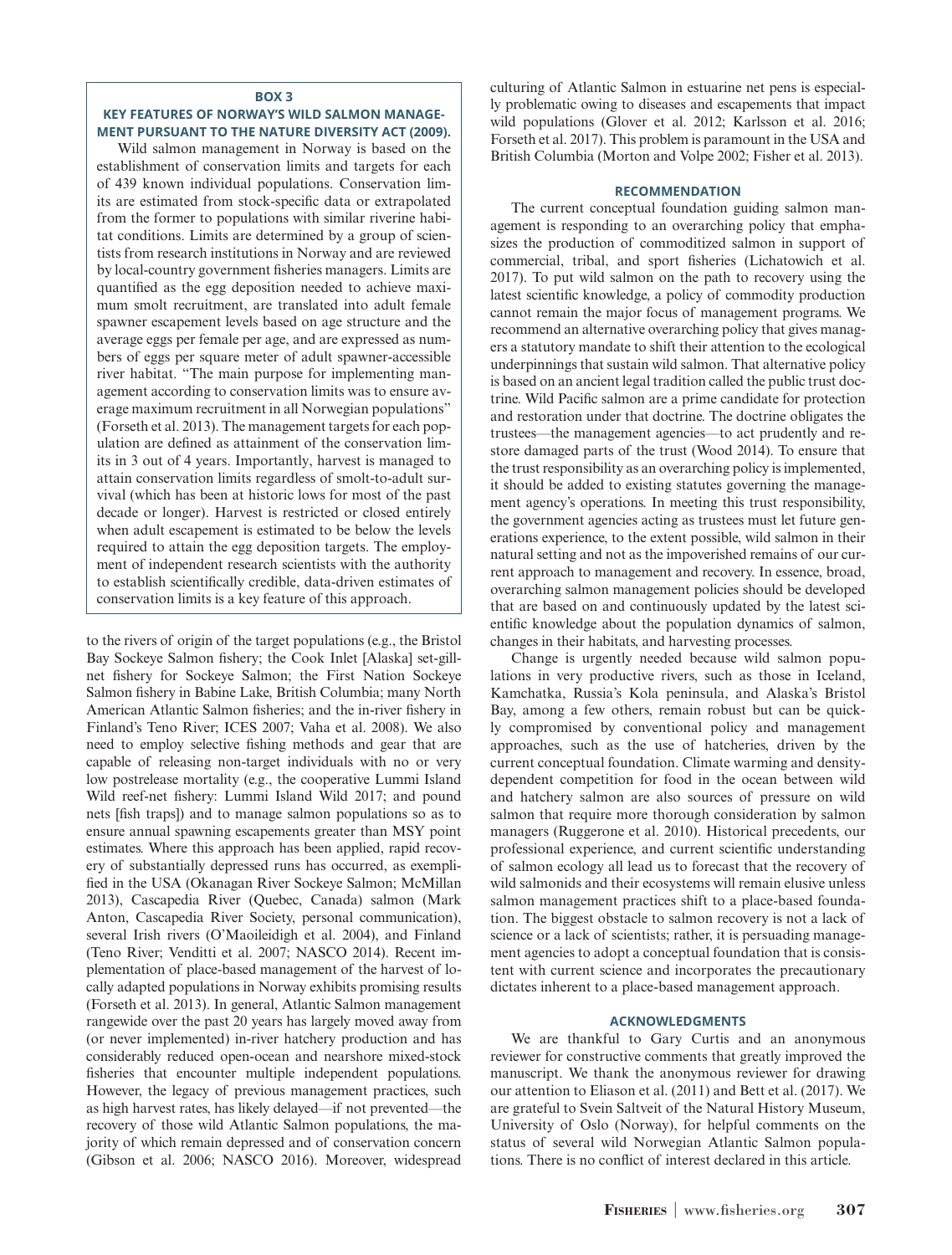#### **REFERENCES**

- Nature Diversity Act. 2009. Available: [https://www.regjeringen.no/en/do](https://www.regjeringen.no/en/dokumenter/nature-diversity-act/id570549/)[kumenter/nature-diversity-act/id570549/](https://www.regjeringen.no/en/dokumenter/nature-diversity-act/id570549/). (April 2018).
- Bernhardt, E. S., M. A. Palmer, J. D. Allan, R. Abell, G. Alexander, S. Brooks, J. Carr, S. Clayton, C. Dahm, J. Follstad-Shah, D. L. Galat, S. Gloss, P. Goodwin, D. H. Hart, B. Hassett, R. Jenkinson, S. Katz, G. M. Kondolf, P. S. Lake, R. Lave, J. L. Meyer, T. K. O'Donnell, L. Pagano, and E. Sudduth. 2005. Synthesizing U.S. river restoration efforts. Science 308:636–637.
- Bett, N. N., S. M. Naman, S. G. Hinch, N. J. Burnett, and M. R. Donaldson. 2017. Causes and consequences of straying into small populations of Pacific salmon. Fisheries 42:220–230.
- Bottom, D. 1997. To till the water: a history of ideas in fisheries conservation. Pages 569–597 *in* D. J. Stouder, P. A. Bisson, and R. J. Naiman, editors. Pacific salmon and their ecosystems: status and future options. Chapman and Hall, New York.
- Bromaghin, J. F., R. M. Nielson, and J. J. Hard. 2011. A model of Chinook Salmon population dynamics incorporating size-selective exploitation and inheritance of polygenic correlated traits. Natural Resource Modelling 24(1):1–47.
- Charles, A. T. 2002. The precautionary approach and "burden of proof" challenges in fishery management. Bulletin of Marine Sciences 70:683–694.
- Christie, M. R., M. J. Ford, and M. S. Blouin. 2014. On the reproductive success of early-generation hatchery fish in the wild. Evolutionary Applications 7:883–896.
- Dayton, P. K. 1998. Reversal of the burden of proof in fisheries management. Science 279:821–822.
- DFO (Department of Fisheries and Oceans Canada). 2005. Canada's policy for conservation of wild Pacific salmon. DFO, Vancouver.
- Eliason, E. J., T. D. Clark, M. J. Hague, L. M. Hanson, Z. S. Gallagher, K. M. Jeffries, M. K. Gale, D. A. Patterson, S. G. Hinch, and A. P. Farrell. 2011. Differences in thermal tolerance among Sockeye Salmon populations. Science 332:109–112.
- Enberg, K., C. Jorgenson, E. S. Dunlop, M. Heino, and U. Dieckmann. 2009. Implications of fisheries-induced evolution for stock rebuilding and recovery. Evolutionary Applications 2:394–414.
- FAO (Food and Agriculture Organization of the United Nations). 1995. Precautionary approach to fisheries, part 1: guidelines on the precautionary approach to capture fisheries and species introductions. Elaborated by the technical consultation on the precautionary approach to capture fisheries (including species introductions), Lysekil, Sweden, June 6–13, 1995. FAO Fisheries Technical Paper 350/1.
- Fisher, A. C., J. P. Volpe, and J. T. Fisher. 2013. Occupancy dynamics of escaped farmed Atlantic Salmon in Canadian Pacific coastal salmon streams: implications for sustained invasions. Biological Invasions 16:2137–2146.
- Forseth, T., B. T. Barlaup, B. Finstad, P. Fiske, H. Gjosaeter, M. Falkegard, A. Hindar, T. A. Mo, A. H. Rikardsen, E. B. Thorstad, L. A. Vøllestad, and V. Wennevik. 2017. The major threats to Atlantic Salmon in Norway. ICES Journal of Marine Science 74:1496–1513.
- Forseth, T., P. Fiske, B. Barlaup, H. Gjosaeter, K. Hindar, and O. H. Diserud. 2013. Reference point based management of Norwegian Atlantic Salmon populations. Environmental Conservation 40:356–366.
- Gerrodette, T., P. K. Dayton, S. Mecinko, and M. J. Fogarty. 2002. Precautionary management of marine fisheries: moving beyond burden of proof. Bulletin of Marine Science 70:657–668.
- Gibson, J., B. Hubley, G. Chaput, J. B. Dempson, F. Caron, and P. Amiro. 2006. Summary of status and abundance trends for eastern Canadian Atlantic Salmon (*Salmo salar*) populations. Canadian Science Advisory Secretariat Research Document 2006/026.
- Glover, K. A., M. Quintela, V. Wennevik, F. Besnier, A. G. E. Sørvik, and Ø. Skaala. 2012. Three decades of farmed escapees in the wild: a spatiotemporal analysis of Atlantic Salmon population genetic structure throughout Norway. PLOS (Public Library of Science) ONE [online serial] 7:e43129.
- Hatchery Scientific Review Group. 2009. Columbia River hatchery reform systemwide report, part 1. Hatchery Scientific Review Group. Available: <http://hatcheryreform.us/reports/columbia-river/system-wide-report/> (April 2018).
- Hooton, R. S. 2011. Skeena steelhead: unknown past, uncertain future. Frank Amato Publications, Portland, Oregon.
- Hutchings, J. A. 2009. Avoidance of fisheries-induced evolution: management implications for catch selectivity and limit reference points. Evolutionary Applications 2:324–334.
- Hutchings, J. A., I. M. Côté, J. J. Dodson, I. A. Fleming, S. Jennings, N. J. Mantua, R. M. Peterman, B. E. Riddell, A. J. Weaver, and D. L. VanderZwaag. 2012. Is Canada fulfilling its obligations to sustain marine biodiversity? A summary review, conclusions, and recommendations. Environmental Reviews 20:353–361.
- ICES (International Council for the Exploration of the Sea). 2007. Report of the working group on North Atlantic Salmon. ICES, CM 2007/ ACFM:13, Copenhagen, Denmark.
- Karlsson, S., O. H. Diserud, P. Fiske, and K. Hindar. 2016. Widespread genetic introgression of escaped farmed Atlantic Salmon in wild salmon populations. ICES Journal of Marine Science 73:2488–2498.
- Kendall, N. W., J. J. Hard, and T. P. Quinn. 2009. Quantifying six decades of fishery selection for size and age at maturity in Sockeye Salmon. Evolutionary Applications 2:523–539.
- Lichatowich, J., R. Williams, B. Bakke, J. Myron, D. Bella, B. McMillan, J. Stanford, and D. Montgomery. 2017. Wild Pacific salmon: a threatened legacy. Bemis Printing, St. Helens, Oregon.
- Lichatowich, J. L. 1999. Salmon without rivers. Island Press, Washington, D.C.
- Lichatowich, J. L. 2013. Salmon, people, and place: a biologist's search for salmon recovery. Oregon State University Press, Corvallis, Oregon.
- Lichatowich, J. L., and R. N. Williams. 2009. Failures to incorporate science into fishery management and recovery programs: lessons from the Columbia River. Pages 1005–1020 *in* C. C. Krueger and C. E. Zimmerman, editors. Pacific salmon: ecology and management of western Alaska's populations. American Fisheries Society, Symposium. 70, Bethesda, Maryland.
- Lukacs, P. M., and K. P. Burnham. 2005. Review of capture–recapture methods applicable to noninvasive genetic sampling. Molecular Ecology 14:3909–3919.
- Lummi Island Wild. 2017. Why reefnetting? Lummi Island Wild, Bellingham, Washington. Available: [http://www.lummiislandwild.](http://www.lummiislandwild.com/about-reefnetting/) [com/about-reefnetting/.](http://www.lummiislandwild.com/about-reefnetting/) (January 2017).
- McMillan, B. 2013. Okanagan Sockeye: astonishing wild abundance above nine dams. Wild Fish Journal 2013(19):28–32.
- Montgomery, D. R. 2003. King of fish: the thousand-year run of salmon. Westview Press, Boulder, Colorado.
- Morton, A., and J. P. Volpe. 2002. A description of escaped farmed Atlantic Salmon *Salmo salar* captures and their characteristics in one Pacific salmon fishery area in British Columbia, Canada, in 2000. Alaska Fisheries Research Bulletin 9:102–110.
- NASCO (North Atlantic Salmon Conservation Organization). 2014. The management approach to North Atlantic Salmon fisheries in Finland (example from the River Teno). NASCO, CNL(14)47, Edinburgh, UK.
- NASCO (North Atlantic Salmon Conservation Organization). 2016. Report of the ICES Advisory Committee to the North Atlantic Salmon Conservation Organization. NASCO, CNL(16)9, Edinburgh, UK.
- NMFS (National Marine Fisheries Service). 2014. Final environmental impact statement to inform Columbia River basin hatchery operations and the funding of Mitchell Act hatchery programs. NMFS, Seattle, Washington.
- NMFS (National Marine Fisheries Service). 2017. Chinook Salmon. NMFS, Seattle, Washington. Available: [http://www.westcoast.fisheries.noaa.](http://www.westcoast.fisheries.noaa.gov/protected_species/salmon_steelhead/salmon_and_steelhead_listings/chinook/chinook_salmon.html) [gov/protected\\_species/salmon\\_steelhead/salmon\\_and\\_steelhead\\_](http://www.westcoast.fisheries.noaa.gov/protected_species/salmon_steelhead/salmon_and_steelhead_listings/chinook/chinook_salmon.html) [listings/chinook/chinook\\_salmon.html](http://www.westcoast.fisheries.noaa.gov/protected_species/salmon_steelhead/salmon_and_steelhead_listings/chinook/chinook_salmon.html). (January 2017).
- Okomoto, K. W., R. Whitlock, P. Magnan, and U. Dieckmann. 2009. Mitigating fisheries-induced evolution in lacustrine Brook Charr (*Salvelinus fontinalis*) in southern Quebec, Canada. Evolutionary Applications 2:415–437.
- O'Maoileidigh, N., P. McGinnity, E. Prévost, E. C. E. Potter, P. Gargan, W. W. Crozier, P. Mills, and W. Roche. 2004. Application of pre-fishery abundance modelling and Bayesian hierarchical stock and recruitment analysis to the provision of precautionary catch advice for Irish salmon (*Salmo salar* L.) fisheries. ICES Journal of Marine Science 61:1370–1378.
- Peterman, R. M. 1990. Statistical power analysis can improve fisheries research and management. Canadian Journal of Fisheries and Aquatic Sciences 47:2–15.
- Pestal, G., A-M. Huang, A. Cass, and the FRSSI Working Group. 2012. Updated methods for assessing harvest rules for fraser river Sockeye Salmon (Oncorhynchus nerka). DFO Canadian Science Advisory Secretariat Research Document 2011/133
- Price, M. H. H., K. K. English, A. G. Rosenberger, M. MacDuffee, and J. D. Reynolds. 2017. Canada's wild salmon policy: an assessment of conservation progress in British Columbia. Canadian Journal of Fisheries and Aquatic Sciences 74:1507–1518.
- Ruggerone, G. T., R. M. Peterman, B. Dorner, and K. W. Myers. 2010. Magnitude and trends in abundance of hatchery and wild Pink